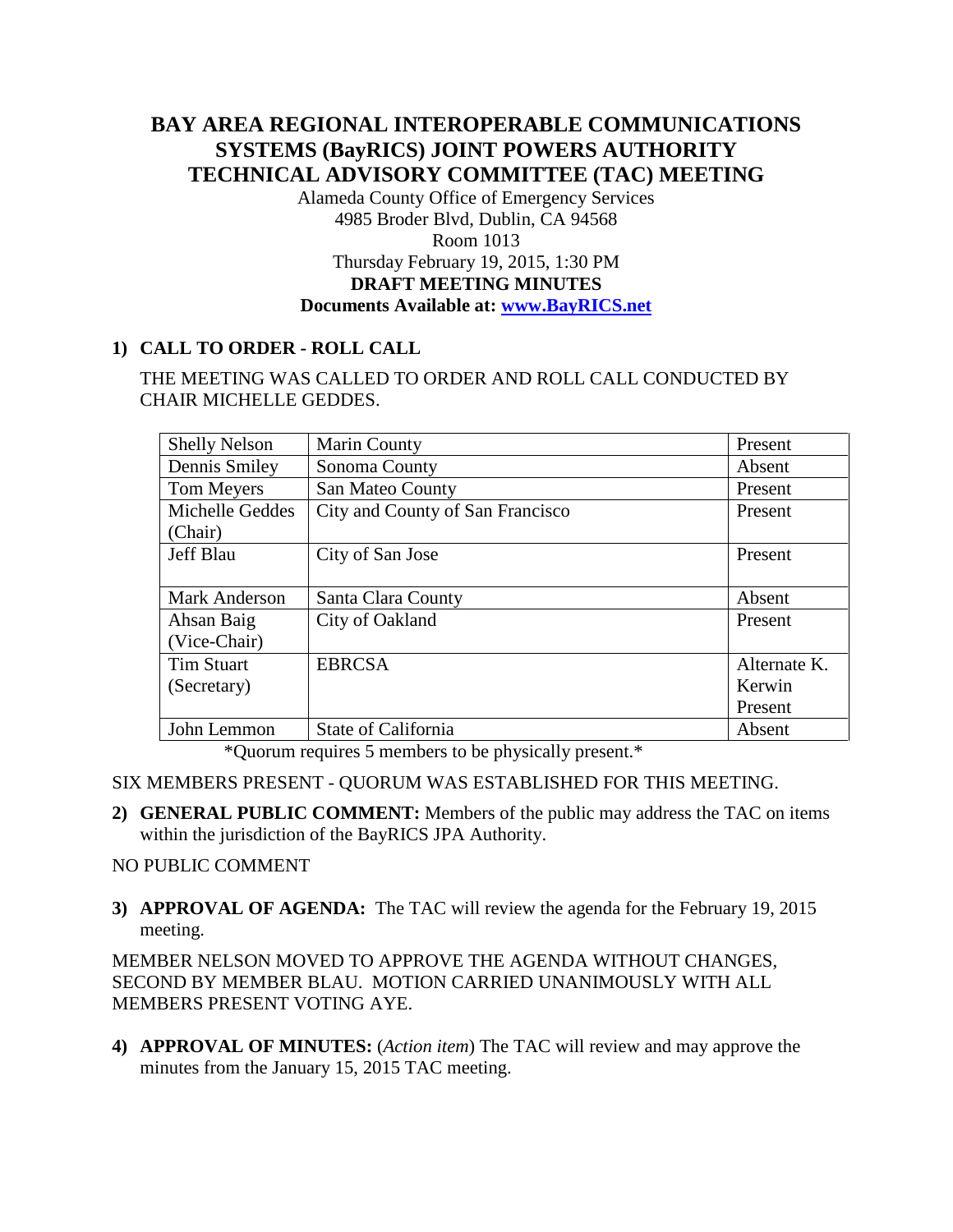MEMBER NELSON MOVED TO APPROVE THE AGENDA WITHOUT CHANGES, SECOND BY MEMBER BLAU. MOTION CARRIED UNANIMOUSLY WITH ALL MEMBERS PRESENT VOTING AYE.

Supporting Document(s): *Item 4 – TAC Meeting Draft Minutes 1-15-15.pdf*

#### **5) GENERAL MANAGER'S REPORT**: (*Information Only*)

BAYRICS GENERAL MANAGER BARRY FRASER REPORTED ON ACTIVITIES OF THE FIRSTNET BOARD AND PUBLIC SAFETY ADVISORY COMMITTEE (PSAC), CALIFORNIA FIRST RESPONDER NETWORK AUTHORITY (CALFRN), AND ADDITIONAL ANNOUNCEMENTS RELATED TO REGIONAL INTEROPERABILITY, INCLUDING AN UPDATE ON ONGOING BROADBAND PILOT DEMONSTRATIONS IN THE BAY AREA.

#### **6) PROPOSED FIRSTNET PRIORITY/PREEMPTION AND SITE HARDENING RECOMMENDATIONS:** *(Discussion and Possible Action Item)*

GM FRASER REPORTED ON THE WORK OF FIRSTNET PUBLIC SAFETY ADVISORY COMMITTEE (PSAC) AND THE NATIONAL PUBLIC SAFETY TELECOMMUNICATIONS COUNCIL (NPSTC) TO DEVELOP RECOMMENDATIONS AND USE CASES FOR (1) INITIAL FRAMEWORK FOR PRIORITY AND PREEMPTION IN A PUBLIC SAFETY BROADBAND NETWORK, AND (2) APPLICATION OF "PUBLIC SAFETY GRADE" HARDENING IN A PUBLIC SAFETY BROADBAND NETWORK. THE TAC DISCUSSED THESE DEVELOPMENTS BUT TOOK NO ACTION IN THIS ITEM.

Supporting Documents: *Item 6 – Priority and Preemption Flow Chart.pdf Item 6 – Proposed Use Cases.pdf*

**7) REGIONAL VOICE COMMUNICATIONS SYSTEMS PLANNING:** *(Discussion and Possible Action)*

GM FRASER PROVIDED A REPORT ON RECENT MEETINGS OF THE P25 SYSTEM OPERATORS ADVISORY GROUP AND 2015 PLANNING FOR OUTREACH, TRAINING AND EXERCISE. THE TAC DISCUSSED VARIOUS PLANNING ACTIVITIES BUT TOOK NO ACTION IN THIS ITEM.

Supporting Document: *Item 7 – Outreach Presentation.pdf*

## **8) BAYLOOP UPDATE:** (*Discussion and Possible Action*)

STAFF PROVIDED A STATUS REPORT ON RECENT MEETINGS OF THE BAYLOOP ADVISORY GROUP AND STATUS OF EFFORTS TO OBTAIN EQUIPMENT AND